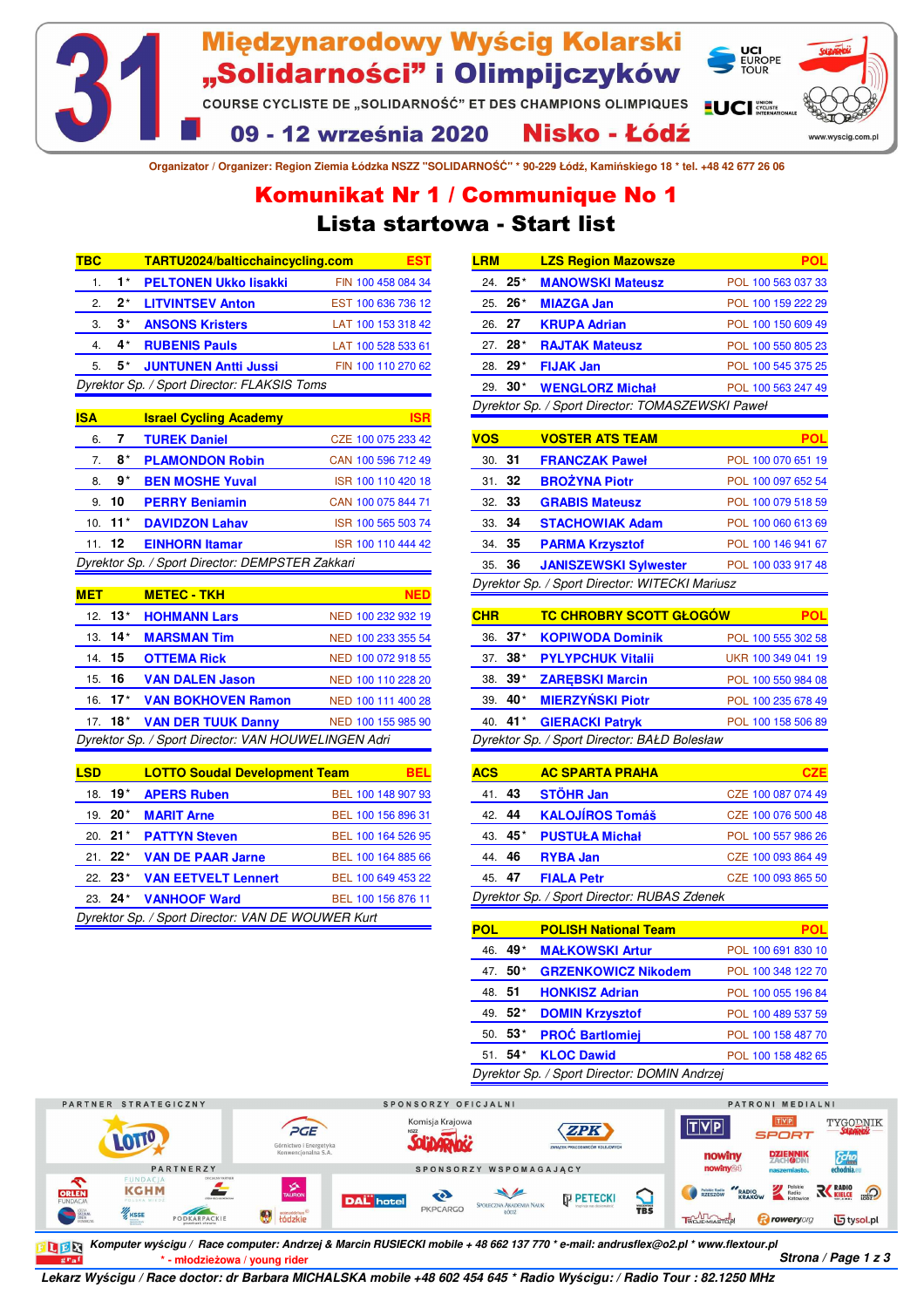## Lista startowa / Start list \* Rymanów \* 08.09.20

| <b>PUS</b> |         | <b>P&amp;S METALLTECHNIK</b>                    | GFR                |
|------------|---------|-------------------------------------------------|--------------------|
| 52. 55     |         | <b>JÄGELER Robert</b>                           | GER 100 091 728 47 |
| 53.        | -56     | <b>MANDRYSCH John</b>                           | GER 100 097 738 43 |
|            | 54. 57* | <b>LINDNER Tom</b>                              | GER 100 363 234 50 |
|            | 55. 58* | <b>OELKE Tim</b>                                | GER 100 185 810 18 |
|            | 56. 59* | <b>NOLDE Tobias</b>                             | GER 100 107 917 37 |
| 57         | 60*     | <b>ASCHENBRENNER Michel</b>                     | GER 100 157 658 17 |
|            |         | Dyrektor Sp. / Sport Director: WACKERNAGEL Lars |                    |

| <b>MPC</b> |       | <b>MEMIL Pro Cycling</b>                      |                    |
|------------|-------|-----------------------------------------------|--------------------|
| 58.        | $61*$ | <b>WALLINDER Willhelm</b>                     | SWE 100 224 407 30 |
| 59.        | $62*$ | <b>WALLINDER Wincent</b>                      | SWE 100 224 416 39 |
| 60.        | 63*   | <b>ERIKSSON Christoffer</b>                   | SWE 100 226 159 36 |
| 61.        | 64    | <b>LJUNGGREN Carl</b>                         | SWE 100 152 275 66 |
| 62.        | 65*   | <b>GUSTAFSSON Elias</b>                       | SWE 100 224 568 94 |
| 63.        | 66*   | <b>ANDERSSON Andreas</b>                      | SWE 100 110 552 53 |
|            |       | Dyrektor Sp. / Sport Director: STRID Frederik |                    |

| <b>LKT</b> |                     | <b>LKT-Team-Brandenburg</b>                      |                    |
|------------|---------------------|--------------------------------------------------|--------------------|
|            | 64. 67*             | <b>BANUSCH Richard</b>                           | GER 100 101 846 77 |
| 65.        | 68*                 | <b>RUDYS Paul</b>                                | GER 100 151 414 78 |
| 66.        | 69*                 | <b>WEBER Philip</b>                              | GER 100 157 682 41 |
|            | 67. 70 <sup>*</sup> | <b>ZETZSCHE Theo</b>                             | GER 100 585 531 23 |
|            |                     | 68. 71 <sup>*</sup> TAEBLING Paul                | GER 100 157 680 39 |
|            |                     | 69. 72* GATHEMANN Albert                         | GER 100 500 003 49 |
|            |                     | Dyrektor Sp. / Sport Director: BLOCHWITZ Steffen |                    |

| <b>MSP</b> | <b>MAZOWSZE SERCE POLSKI</b>                 |                    |
|------------|----------------------------------------------|--------------------|
| 70. 79     | <b>BANASZEK Alan</b>                         | POL 100 109 949 32 |
| 71. 80     | <b>BANASZEK Norbert</b>                      | POL 100 109 574 45 |
| 72. 81     | <b>BERNAS Pawel</b>                          | POL 100 064 923 14 |
| 73. 82     | <b>KACZMAREK Jakub</b>                       | POL 100 087 302 83 |
| 74.83      | <b>PAWLAK Tobiasz</b>                        | POL 100 093 502 75 |
| 75. 84     | <b>RUTKIEWICZ Marek</b>                      | POL 100 022 987 79 |
|            | Dyrektor Sp. / Sport Director: RADOSZ Robert |                    |

| <b>SKC</b> |          | <b>TUFO - PARDUS Prostejov</b>               |                    |
|------------|----------|----------------------------------------------|--------------------|
|            | 76. 85*  | <b>BÁRTA Tomáš</b>                           | CZE 100 912 115 08 |
|            | 77. 86*  | <b>HNÍK Jakub</b>                            | CZE 100 477 866 28 |
|            | 78. 87*  | <b>BABOR Daniel</b>                          | CZE 100 153 279 03 |
|            | 79. 88*  | ŘEHA Filip                                   | CZE 100 592 388 90 |
|            | $80.89*$ | <b>STOČEK Bruno</b>                          | CZE 100 482 012 03 |
|            |          | 81. 90* TYRPEKL Karel                        | CZE 100 479 180 81 |
|            |          | Dyrektor Sp. / Sport Director: MRACEK Michal |                    |

| TLT                                          |          | <b>TOPFOREX - LAPIERRE</b> | <b>CZE</b>         |
|----------------------------------------------|----------|----------------------------|--------------------|
| 82. 91                                       |          | PETRUŠ JIří                | CZE 100 093 386 56 |
|                                              | 83. 92*  | <b>HETFLEIŠ Petr</b>       | CZE 100 472 367 58 |
|                                              | 84. 93*  | <b>BLAŠKO Matei</b>        | SVK 100 153 320 44 |
|                                              | $85.94*$ | <b>KOHOUT Martin</b>       | CZE 100 473 738 71 |
|                                              | $86.95*$ | <b>GAJDULA Marek</b>       | SVK 100 460 677 08 |
|                                              | 87. 96*  | <b>HONSA František</b>     | CZE 100 472 360 51 |
| Dyrektor Sp. / Sport Director: KALTOFEN Petr |          |                            |                    |

| <b>UXP</b>                                       | <b>Uno-X Pro Cycling Team</b> |                    |
|--------------------------------------------------|-------------------------------|--------------------|
| 97<br>88.                                        | <b>SAUGSTAD Lars</b>          | NOR 100 146 413 24 |
| 98<br>89.                                        | <b>KULSET Kristian</b>        | NOR 100 111 242 64 |
| 90. 99                                           | <b>WÆRSTED Syver</b>          | NOR 100 490 058 95 |
| 91.100                                           | <b>ABRAHAMSEN Jonas</b>       | NOR 100 086 594 54 |
| 92.101                                           | <b>TRÆEN Torstein</b>         | NOR 100 098 935 76 |
| 93.102                                           | <b>RESELL Erik Nordsaeter</b> | NOR 100 088 496 16 |
| Dyrektor Sp. / Sport Director: ARVESEN Kurt Asle |                               |                    |

| <b>SVK</b> | <b>SLOVAK National Team</b>               |                    |
|------------|-------------------------------------------|--------------------|
| 94.103     | <b>NÔTA</b> Štefan                        | SVK 100 141 840 10 |
| 95.104*    | <b>BANIAR Matus</b>                       | SVK 100 460 911 48 |
| 96.105*    | <b>KRAMARČÍK Pavol</b>                    | SVK 100 460 986 26 |
| 97.106*    | <b>CHREN Martin</b>                       | SVK 100 109 485 53 |
| 98.107*    | <b>GAVENDA Martin</b>                     | SVK 100 460 240 56 |
| 99.108     | <b>MALOVEC Lubos</b>                      | SVK 100 075 829 56 |
|            | Dyrektor Sn / Sport Director: VANČO Jakub |                    |

Dyrektor Sp. / Sport Director: VAN*Č*O Jakub

| TDP      | <b>Team DUKLA PRAHA</b>                     | <b>CZE</b>         |
|----------|---------------------------------------------|--------------------|
| 100.109  | <b>PIETRULA Nicolas</b>                     | CZE 100 089 886 48 |
| 101.110  | <b>KRAUS Jan</b>                            | CZE 100 075 034 37 |
| 102.111* | <b>KAŠPAR Jan</b>                           | CZE 100 235 673 44 |
| 103.112* | <b>VONEŠ Jan</b>                            | CZE 100 473 032 44 |
| 104.113* | <b>JANOŠ Matyáš</b>                         | CZE 100 463 312 24 |
| 105.114* | <b>VOLTR Martin</b>                         | CZE 100 473 733 66 |
|          | Dyrektor Sp. / Sport Director: KADLEC Milan |                    |

| <b>EBO</b>                                     | <b>EPRONEX - Bss Oil Team</b> | HUN                |
|------------------------------------------------|-------------------------------|--------------------|
| 106.115                                        | <b>LOVASSY Krisztián</b>      | HUN 100 046 104 13 |
| 107.116                                        | <b>SOLYMOSI Márton</b>        | HUN 100 060 665 24 |
| 108.117                                        | <b>GÖNCZY Gergő</b>           | HUN 100 098 029 43 |
| 109.118                                        | <b>KISS Gergely</b>           | HUN 100 020 836 62 |
| 110.119*                                       | <b>VAS Balázs</b>             | HUN 100 236 563 61 |
| 111.120*                                       | <b>ISTLSTEKKER Zsolt</b>      | HUN 100 150 842 88 |
| Dyrektor Sp. / Sport Director: KÖLLŐ Zsuzsanna |                               |                    |



**\* - młodzieżowa / young rider Strona / Page 2 z 3 Komputer wy***ś***cigu / Race computer: Andrzej & Marcin RUSIECKI mobile + 48 662 137 770 \* e-mail: andrusflex@o2.pl \* www.flextour.pl**

**Lekarz Wy***ś***cigu / Race doctor: dr Barbara MICHALSKA mobile +48 602 454 645 \* Radio Wy***ś***cigu: / Radio Tour : 82.1250 MHz**